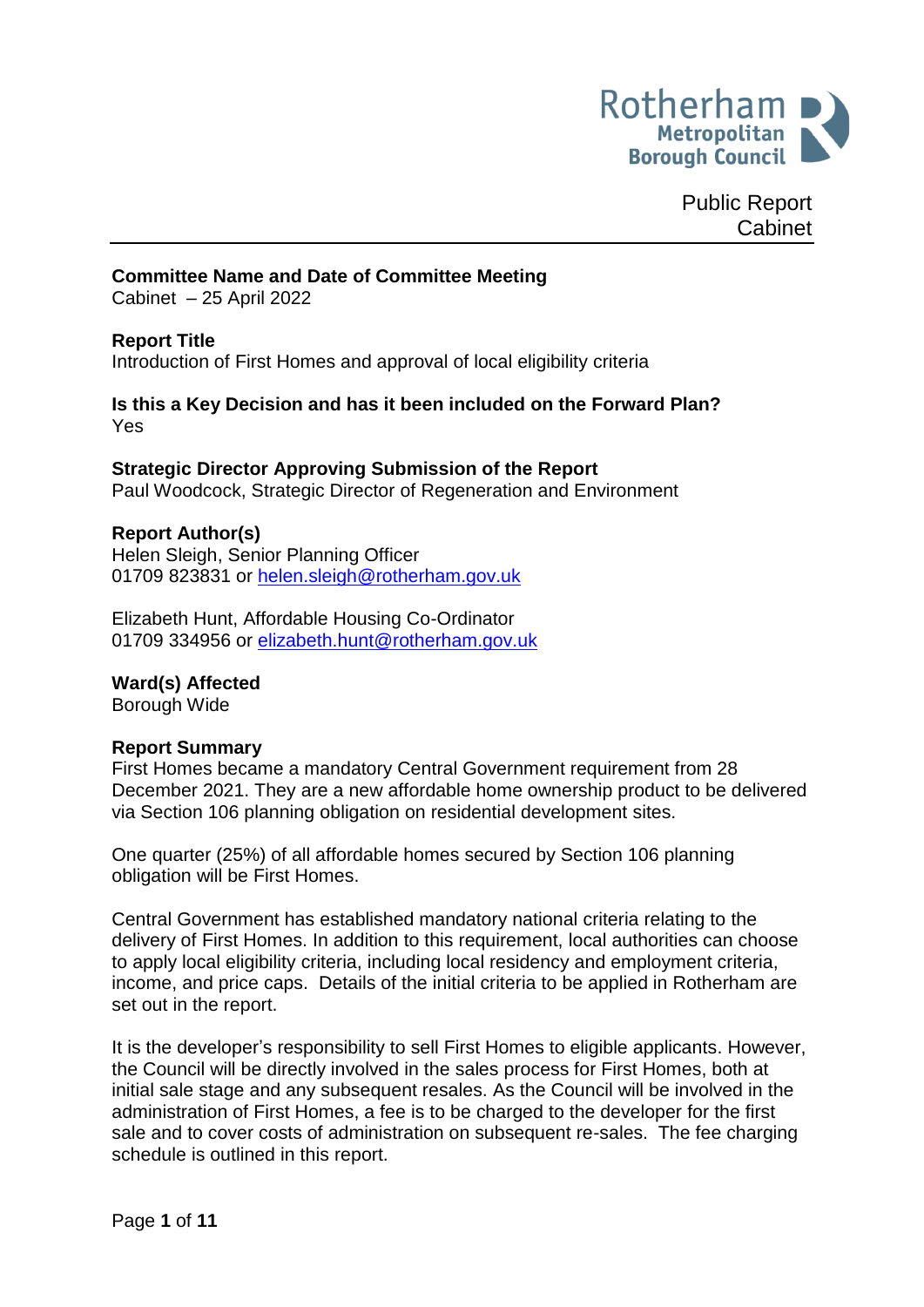#### **Recommendations**

- 1. That Cabinet notes the introduction of First Homes as a mandatory requirement by Central Government.
- 2. That Cabinet approves the proposed local eligibility criteria as additional requirements over and above the First Homes mandatory national criteria. The local eligibility criteria will be published in an Interim Policy Statement on the Council's website.
- 3. That Cabinet approves the introduction of a fee charging system to cover reasonable costs associated with the administration of First Homes in perpetuity.
- 4. That Cabinet approves delegation to the Strategic Director for Regeneration and Environment, in consultation with the Cabinet Member for Jobs and the Local Economy, to amend the First Homes local eligibility criteria and fee charging system as required by monitoring and review.

#### **List of Appendices Included**

Appendix 1 Interim Policy Statement Appendix 2 Equality Part A - Screening Appendix 3 Carbon Impact Assessment

#### **Background Papers**

National Planning Policy Framework <https://www.gov.uk/government/publications/national-planning-policy-framework--2>

National Planning Policy Guidance <https://www.gov.uk/guidance/first-homes>

Rotherham Local Plan 2013 – 2028 <https://www.rotherham.gov.uk/planning-development/guide-local-plan/1>

Supplementary Planning Document (SPD) 8 Affordable Housing <https://www.rotherham.gov.uk/planning-development/planning-guidance/1>

**Consideration by any other Council Committee, Scrutiny or Advisory Panel** No

**Council Approval Required** No

**Exempt from the Press and Public** No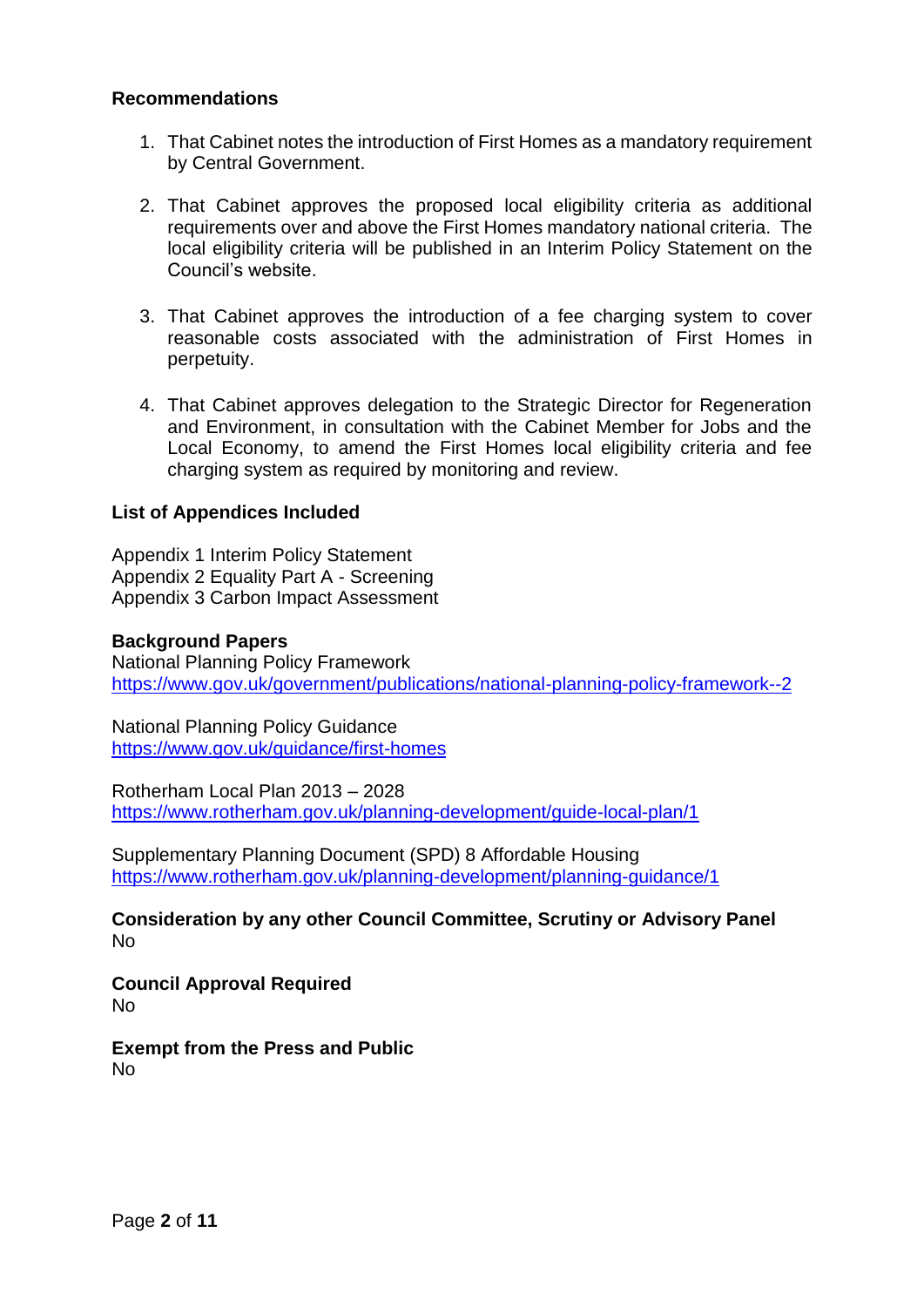# **Introduction of First Homes and approval of local eligibility criteria**

# **1. Background**

- 1.1 From 28 December 2021, it is a mandatory requirement that all local authorities implement the First Homes policy as part of their Section 106 planning obligation negotiations with developers. One quarter (25%) of all the affordable housing units required for each development, will be brought forward as First Homes. First Homes agreed between 28th December 2021 and approval of this Cabinet report will be subject to the requirements of national policy only and local policy eligibility criteria will only be applied with the agreement of the developer.
- 1.2 It is a requirement of the associated Planning Policy Guidance (PPG) that First Homes:
	- Must be discounted by at least 30% against the market value, to ensure they are an affordable housing product and in these circumstances will be eligible for mandatory relief from the Community Infrastructure Levy.
	- Are sold to a person or persons who meet the First Homes eligibility criteria, including locally determined criteria.
	- On their first sale First Homes will apply a restriction on the title of the property at HM Land Registry to ensure this discount (as a percentage of market value) and certain other restrictions are passed on at each subsequent sale of the property.
	- After the discount has been applied, the first sale must be at a price no higher than £250,000 (or £420,000 in Greater London).
- 1.3 The discount on the Open Market Value (OMV) and the eligibility criteria are conditioned via the Section 106 planning agreement and enforced by a restriction on the title deeds of the property. The First Home can only ever be resold on the same basis, unless specific nationally prescribed criteria are met to remove the restriction from subsequent sales.
- 1.4 The Open Market Value of a property, and thus the 30% discounted value, will change over time depending on the housing market cycle. But the level of percentage discount of 30% will not change.
- 1.5 Without the introduction of local eligibility criteria, First Homes will have a limited impact in tackling significant affordable housing needs in Rotherham. The Council's Strategic Housing Market Assessment (SHMA) identifies a requirement for social rented housing to meet local housing needs in the Borough. Therefore, discounted open market sale property (a First Home) cannot meet the specific housing need identified in the SHMA.
- 1.6 The joint Strategic Housing Market Assessment was prepared by CRESR (Centre for Regional Economic and Social Research) of Sheffield Hallam University for Sheffield City and Rotherham Metropolitan Borough Councils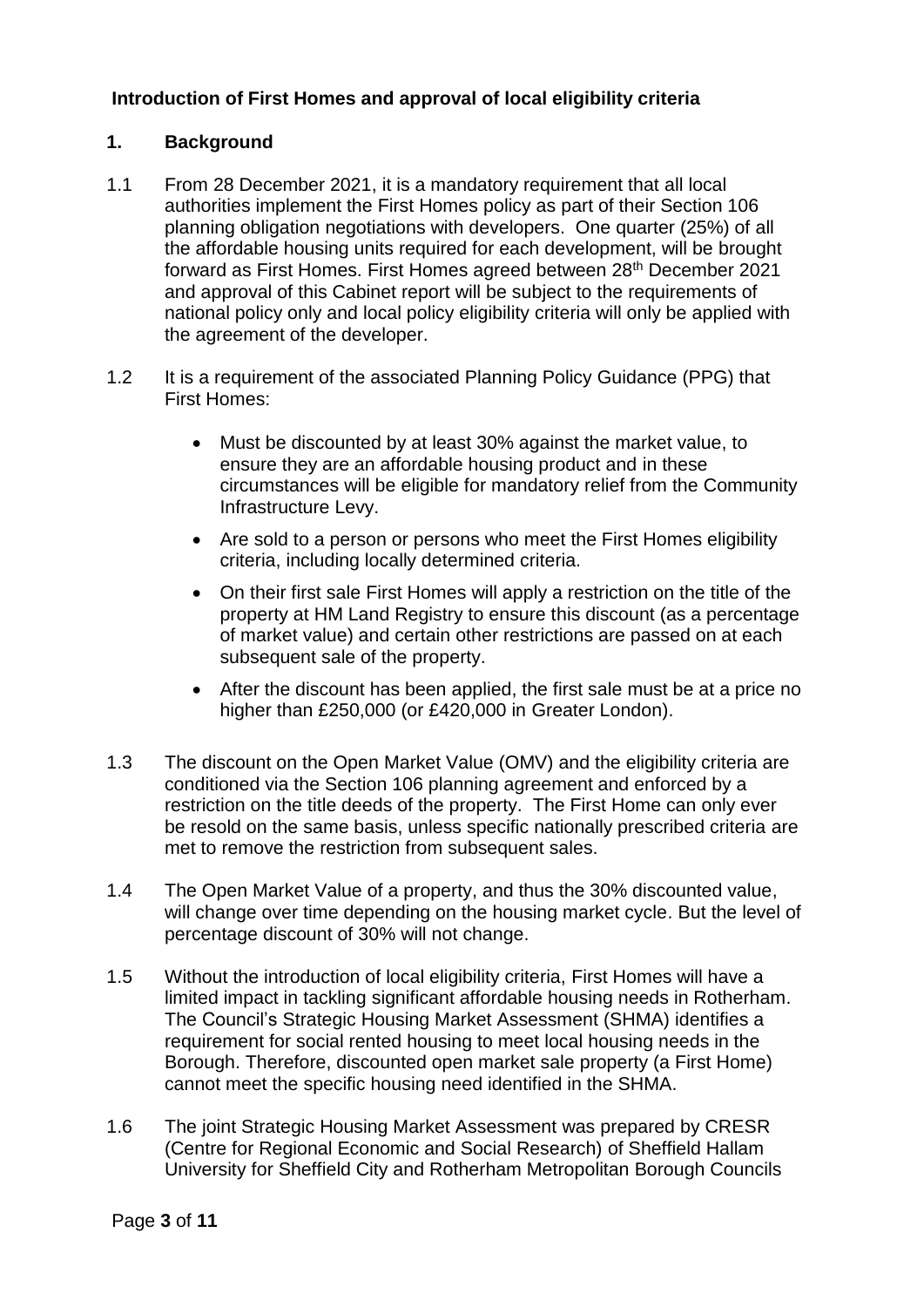and published in January 2020. The SHMA identifies affordability of new homes as a key concern for Rotherham.

- 1.7 The SHMA identifies a combination of a policy environment driving increased socioeconomic inequalities, worsening affordability, and a diminished supply of social rented homes. These factors provide robust evidence that most of the new affordable housing provision in the Sheffield and Rotherham Housing Market is required as social rented housing.
- 1.8 Without the application of local eligibility criteria, the Council will be unable to maximise its own affordable housing policy for the benefit of residents and those with strong connections to our Borough.
- 1.9 Local Plan Policy CS7 Housing Mix and Affordability, seeks 25% affordable homes on all major development sites (greater than 10 homes). Supplementary Planning Document (SPD) 8 Affordable Housing breaks down the 25% into 14% to be delivered as social rented housing and the remaining 11% as intermediate tenures including shared ownership. Social rented housing means housing owned by local authorities and/or registered providers for which guideline target rents are determined through the national rent regime. Intermediate tenure means affordable housing to buy and is targeted at people who are not able to afford to rent or buy a home on the open market; it can include shared ownership, shared equity, and discounted market sale units. First Homes are a discounted market sale product and therefore fall within the intermediate tenure definition.
- 1.10 The table below sets out the current Local Plan affordable housing requirement and identifies the First Homes obligation as a proportion of affordable housing. The calculation shows how First Homes are to be provided as a mandatory 25% of all the affordable housing sought and how the tenure breakdown will operate. The current affordable housing policy seeks 25% affordable homes on major development sites and requires that 14% are delivered as rented homes and 11% as intermediate tenures. To achieve the Government requirement for 25% of the total affordable housing requirement to be First Homes, the intermediate tenure will be split between 6% First Homes (25% of 25% rounded down to whole units) and 5% shared ownership. Therefore, the First Homes element equates to one quarter of the total affordable housing as required by Central Government mandate.

| Worked example for a 100-unit site subject to Policy CS7 |     |  |
|----------------------------------------------------------|-----|--|
| Total no. of homes to be built on a site                 | 100 |  |
| No. of affordable housing units (25% policy requirement) | 25  |  |
| No. of social rented homes (SPD requirement)             | 14  |  |
| No. of intermediate tenure (SPD requirement)             | 11  |  |
| Breakdown of the 11 units of intermediate tenure         |     |  |
| No. of First Homes (25% of 25) (Government requirement)  | 6   |  |
| No. of shared ownership units                            | 5   |  |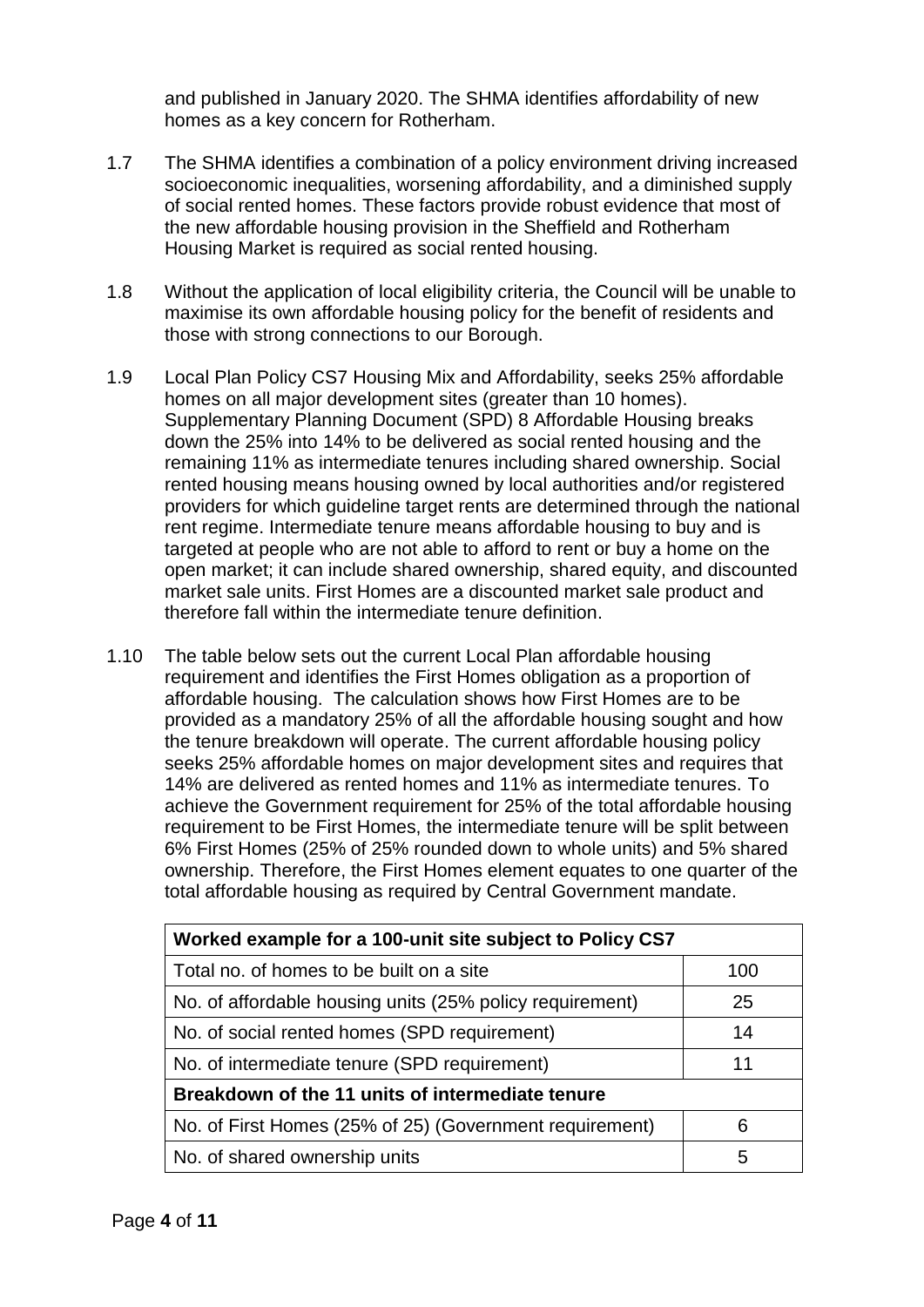1.11 The Council's planning policy guidance in SPD 8 Affordable Housing reiterates the priority for social rented homes, as evidenced by the SHMA. It is considered that provision of First Homes, as a home ownership product, will not have a significant impact in meeting the identified affordable housing needs in the Borough.

# **2. Key Issues**

- 2.1 Central Government has established national eligibility criteria, and all purchasers of First Homes shall meet these requirements, as a minimum:
	- A purchaser (or if a joint purchase all of the purchasers) of a First Home should be a first-time buyer as defined in paragraph 6ZA of the Finance Act 2003 for the purposes of Stamp Duty Relief for first time buyers.
	- Purchasers of a First Home, whether individuals, couples or group purchasers should have a combined income not exceeding £80,000 (or £90,000 in London) in the tax year immediately preceding the year of purchase.
	- A purchaser of a First Home should have a mortgage or home purchase plan (if required by Islamic law) to fund a minimum of 50% of the discounted purchase price.
- 2.2 Bolsover District Council are participating in the Government's initial pilot scheme and have reported that many First Homes have been sold to purchasers who do not currently live and have never lived within Bolsover district. This is a cause of concern, as it encourages in-migration from distant towns and cities to take advantage of the cheaper house prices offered through First Homes, at the same time it places extra pressure on other services and facilities and reduces the ability of the Council to meet its own affordable housing needs within the Borough.
- 2.3 If Cabinet supports the introduction of local eligibility criteria, Central Government policy requires that local criteria only take precedence during the first three months of sale. In these circumstances, it is considered that a robust marketing strategy will be required. This will ensure the developer actively markets the First Homes within the initial three-month period, when local eligibility criteria are applicable. This approach will ensure existing Rotherham residents will have priority to purchase these discount market sale homes.
- 2.4 As First Homes became a mandatory requirement from 28 December 2021, the preparation of a detailed evidence base sufficient to justify a reduction in income cap and property values is not currently feasible.
- 2.5 In the future, and only if there is sufficient robust evidence, the Council can introduce additional local eligibility criteria. For example, the reduction of the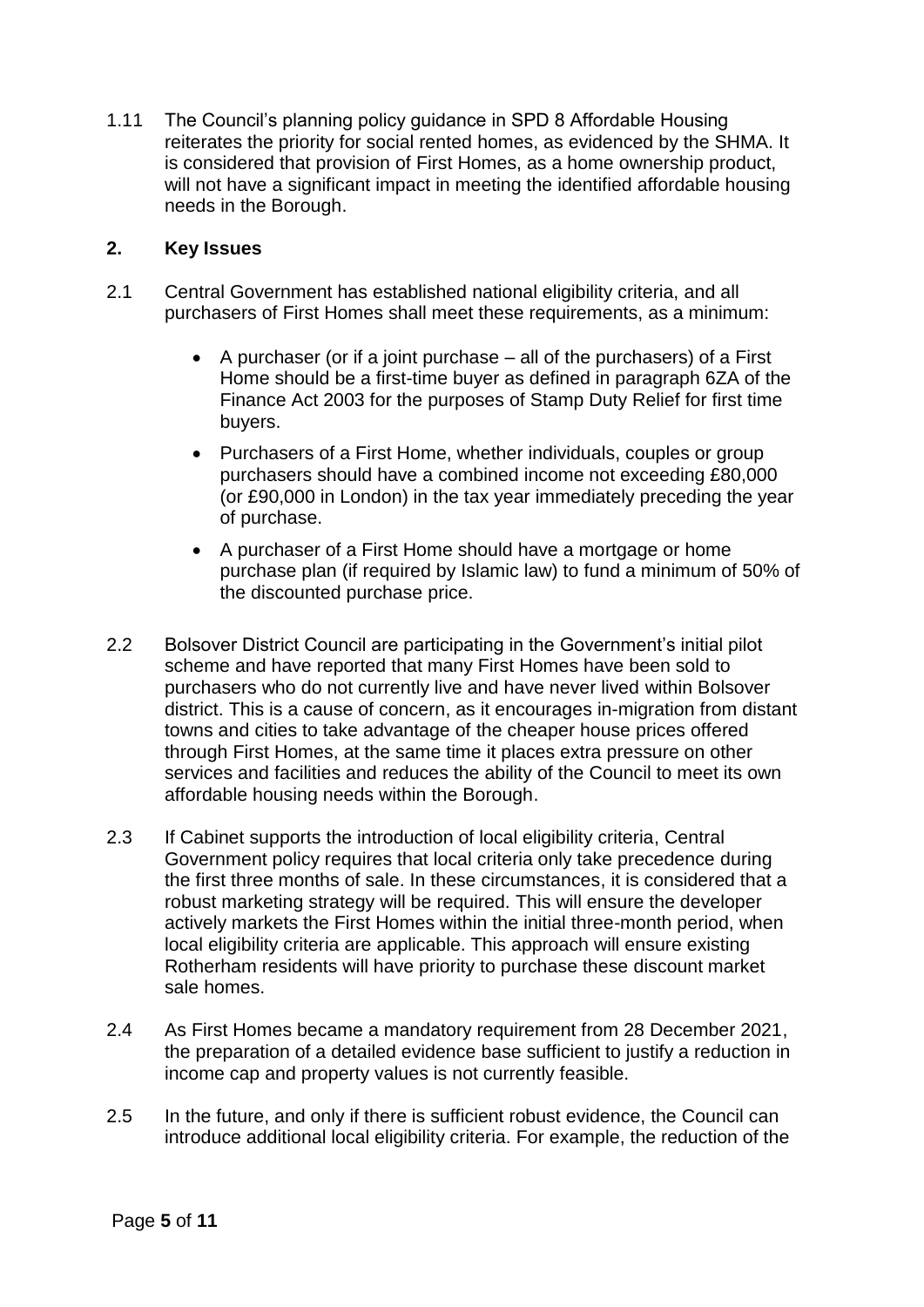national income cap and/or increasing the level of discount that can be applied to the sale of First Homes.

- 2.6 As part of the ongoing monitoring of First Homes, the property types, values, incomes, and purchaser profiles will be analysed. This will enable the Council to revise the income caps or property prices in the future, to better reflect local circumstances. At that time a further report would be brought forward seeking to amend local eligibility criteria to better meet the needs of the Borough.
- 2.7 The Council is directly involved in the sales process for First Homes, both at the initial sales stage and any subsequent resales. National guidance requires the application form containing personal details of potential purchasers to be supplied by the developer to the Council. The Council is then required to confirm the applicant's compliance with national and local eligibility criteria, and to authorise the sale to proceed. It is essential that a fee to cover all administration costs is introduced to reflect the initial and ongoing costs of delivering this product in the long term.
- 2.8 The Council will be required to validate each subsequent re-sale of the property, to ensure all national eligibility criteria and where applicable, local eligibility criteria are adhered to.
- 2.9 The discount of 30% applied to open market values and the eligibility criteria remain in perpetuity. This is enforced through restrictions on the title deeds of the property. Officers of the Council or representatives acting on behalf of the Council will be involved in every resale of the property. They will advise estate agents and potential purchasers, outline the terms of the scheme, screen potential purchasers for their eligibility to proceed, and formalise the agreement in writing. The Council is required to ensure the restriction on title is maintained with each subsequent sale of the property.
- 2.10 As the Council will be involved in the administration of First Homes on an ongoing basis, an initial fee will be charged to the developer to cover reasonable costs of the Council. Payment of ongoing administrative costs will be imposed on subsequent vendors or purchasers.
- 2.11 The Council's proposed initial fee rate is based on anticipated staff costs for administering the scheme. To cover the Council's administrative costs, the fee rate will be regularly reviewed to reflect rising costs of administration. This may be subject to change following further Government regulation.
- 2.12 Central Government encourages local planning authorities to make the development requirements for First Homes clear for their area. The most appropriate method or tool to do this will depend on individual circumstances for each local planning authority. These might include publication of an interim policy statement or updating relevant local plan policies.
- 2.13 Local planning authorities should assess their own circumstances when considering the most appropriate way to implement First Homes. Given the status of the adopted Local Plan and the time required to amend its policies,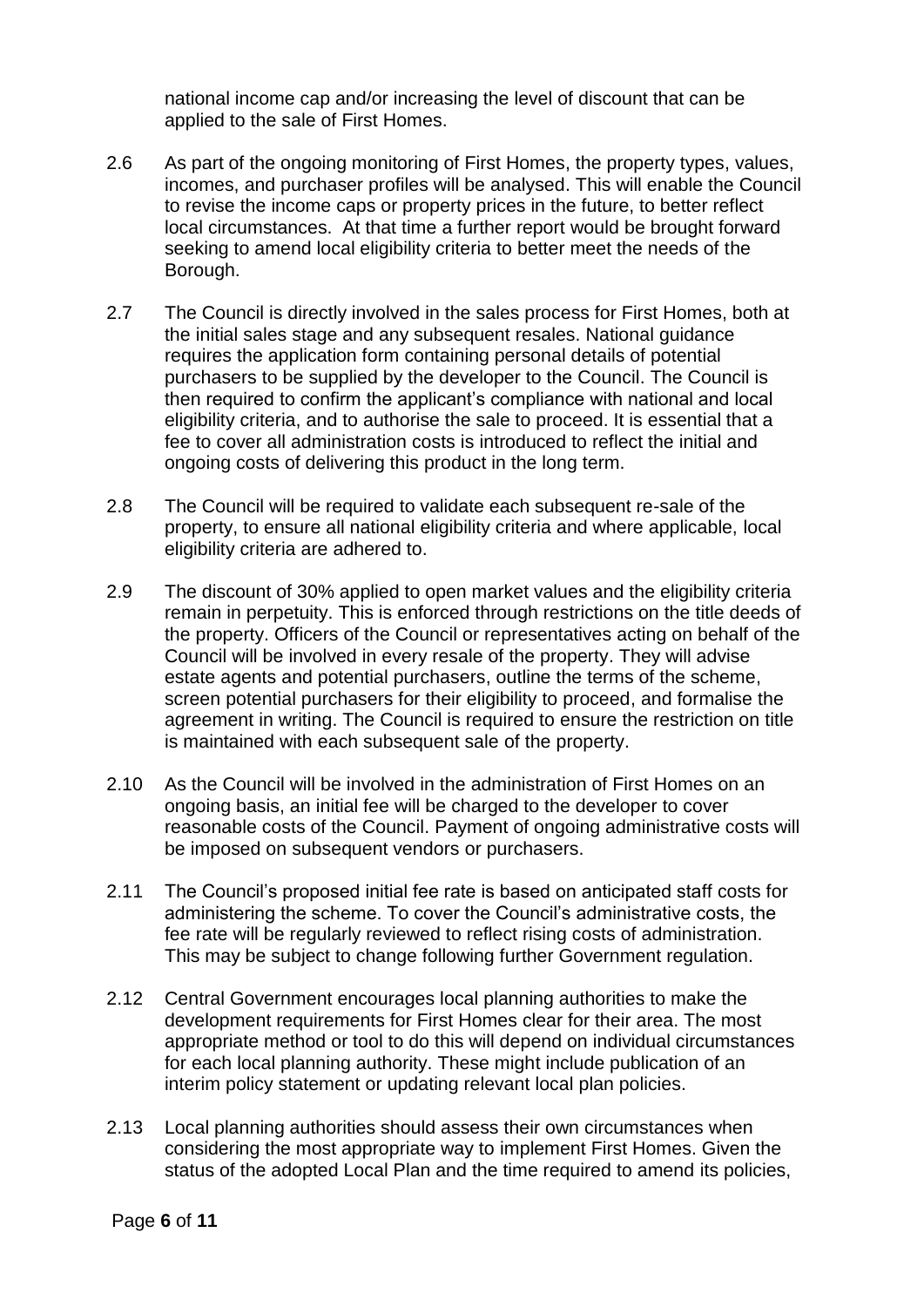the Council has prepared a draft Interim Policy Statement for Cabinet approval. The Statement can be used in planning decisions until the relevant Local Plan policy is reviewed as part of the Core Strategy Partial Update currently in progress.

## **3. Options considered and recommended proposal**

- 3.1 **Option 1:** Approve an Interim Policy Statement with Local Eligibility Criteria, to require that:
	- Applicants shall currently live or have lived in Rotherham within the last three years for a continuous period of not less than one year. Proof of address and residency will be required; or,
	- Applicants who leave Rotherham to pursue higher or further education opportunities will be eligible to apply for a First Home for up to three years after their exit/graduation from a higher/further education course provided they can prove they were resident in Rotherham borough, prior to leaving for higher/further education opportunities; or,
	- Applicants shall currently be permanently employed in Rotherham Borough or be able to demonstrate a contract with a local employer. Proof of employer/employment status will be required; or,
	- Applicants are a serving member of the Armed Forces, spouses, or civil partners of current members of the Armed Forces, spouses, or civil partners of a deceased member of the armed forces (if their death was wholly or partly caused by their service) and veterans within five years of leaving the armed forces. (Other local connection criteria are disapplied for those meeting the armed forces criteria); and,
	- The property must be the applicants only and main home and cannot be rented out for any reason, without the specific consent of the Council and only in exceptional circumstances. Full guidance is provided within NPPG.
- 3.2 Local eligibility criteria only apply for three months from the date the First Home properties are advertised for sale. If First Homes are not sold within this timeframe the local eligibility criteria are removed, and the only restrictions imposed on purchasers will be compliance with national eligibility criteria.
- 3.3 **Option 2:** The Council can decide to not implement local eligibility criteria and to accept and use Central Government policy criteria only. This is not recommended as the Council seeks to ensure that First Homes are affordable for Rotherham residents and meet identified local needs of the Borough. Applying local criteria reduces the opportunity for people who have no residency or employment connection to Rotherham purchasing a First Home.
- 3.4 Officers of the Planning and Housing Services have considered the most appropriate criteria to be included within an Interim Policy Statement. The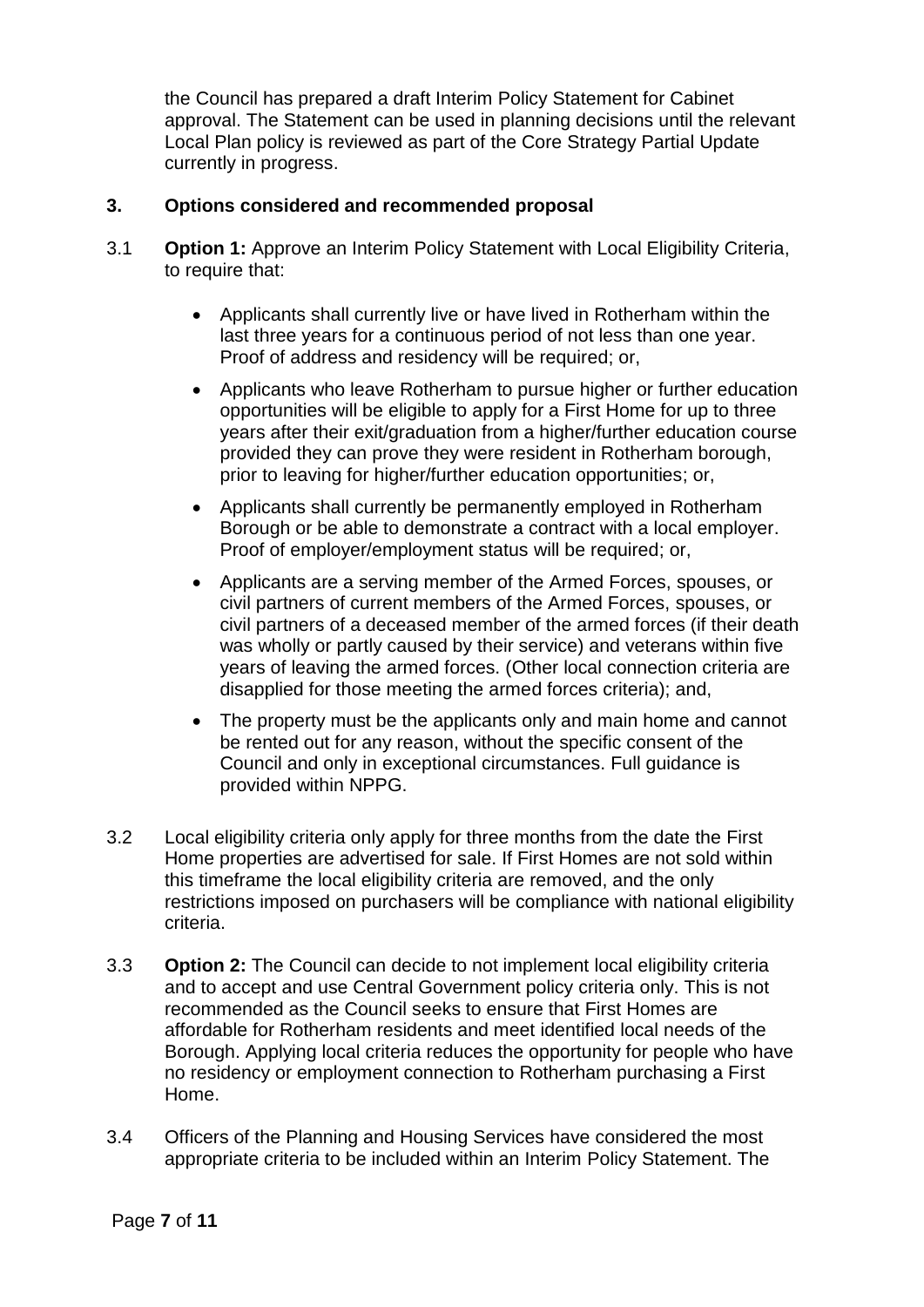proposed criteria in Option 1 are considered to best protect the interests of Rotherham residents and meet local affordable housing needs. The criteria are not too onerous and do not require a robust evidence base to be prepared to support their introduction.

3.5 Option 1 is the preferred option.

### **4. Consultation on proposal**

- 4.1 As this affordable housing product has been introduced by Central Government, no consultation has been undertaken by this Council on the First Homes product. Central Government has undertaken extensive national consultation prior to its enactment and has instigated several pilot schemes nationally, including with Bolsover District referred to above. The Government allows the option for councils to introduce local eligibility criteria, and developers are anticipating this will happen.
- 4.2 Delivery of First Homes is now a mandatory requirement. Local eligibility criteria have been designed to ensure that our residents, or those persons with strong local connection are able to derive the greatest benefit from the introduction of First Homes. However, should the local eligibility criteria ultimately prove to be a barrier to sale, Government policy will require that these local eligibility criteria are no longer applied. After three months of marketing, if there are no suitable purchasers, or no interest at that time, national criteria will be imposed on the sale of First Homes.

### **5. Timetable and Accountability for Implementing this Decision**

- 5.1 Subject to Cabinet approval, the Interim Policy Statement setting out the Council's local eligibility criteria will be published on the Council's website.
- 5.2 To achieve consistency with the Council's document style, minor changes to numbering, formatting and images may be made prior to publication of the document.

### **6. Financial and Procurement Advice and Implications**

- 6.1 The approach set out is compliant with the Council's Procurement policies. Any chargeable goods or services required by the Council should be sought in accordance with Section 58 of the Financial and Procurement Procedure Rules (Normal Procedure).
- 6.2 There are no additional planning costs associated with the introduction of the First Homes national policy, although mandatory relief from Community Infrastructure Levy payments will be applied to this product.
- 6.3 The Council are required to confirm the applicant's compliance with national and local eligibility criteria, and to authorise the sale to proceed. This function will be managed by the Housing Service. Fee income from the developer and subsequent income on re-sale from the vendor or purchaser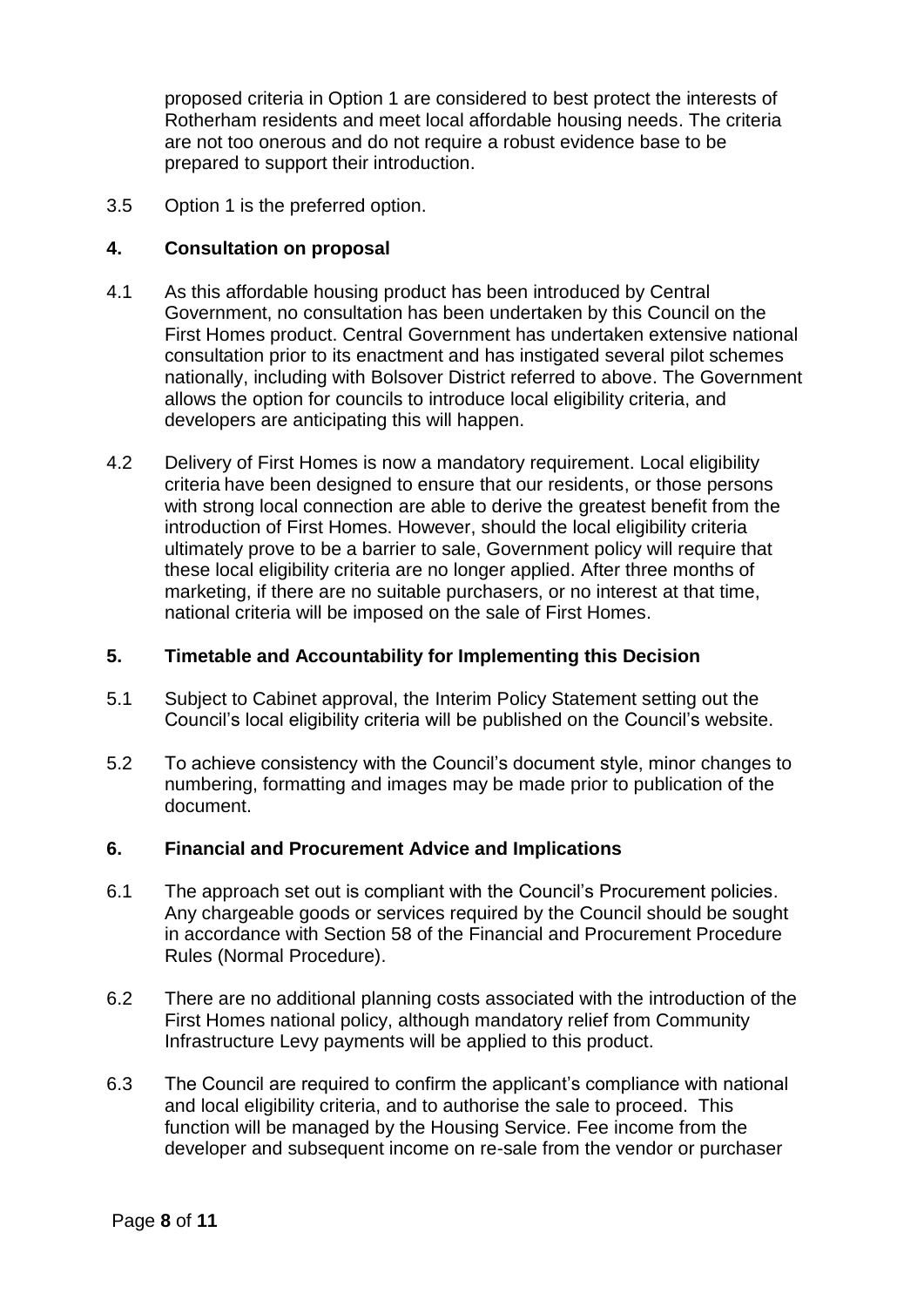will support the Housing Service to fund the additional staffing and administration costs.

## **7. Legal Advice and Implications**

- 7.1 The approval of the Interim Policy Statement setting out local eligibility criteria will ensure that decision-making is robust and provides clarity and a local dimension to national planning policy requirements.
- 7.2 This Interim Policy Statement provides clear guidance to applicants at the pre-application stage, ensuring the process of decision-making is transparent and open.
- 7.3 Central Government has provided a model S106 obligations template; this will be used by the Council to ensure a consistent approach for delivering First Homes product. This template will be subject to amendment to reflect local circumstances.

# **8. Human Resources Advice and Implications**

8.1 There are no direct human resources implications arising from this report for Regeneration and Environment Services only. Strategic Housing and Development will initially manage the additional workload with existing staff but will monitor the extra volume of work that First Homes create and either recruit additional staff or amend duties and responsibilities of existing staff if the need arises. It is not envisaged that the administration of the First Homes scheme will create a full-time role

### **9. Implications for Children and Young People and Vulnerable Adults**

9.1 The Interim Policy Statement will assist in delivering the Council's strategy and policies set out in the Local Plan and particularly the Central Government enacted changes to the affordable housing policy framework. This will help to promote and deliver sustainable patterns of development, and the creation of mixed and sustainable communities.

# **10. Equalities and Human Rights Advice and Implications**

- 10.1 First Homes are a central government initiative to promote discounted market sale housing as an affordable housing product. The homes are discounted by 30% of their open market value. It is proposed to include local eligibility criteria to ensure First Homes are ring fenced to people living and/or working within the Borough, for the first three months of their marketing. First Homes will contribute to meeting the need identified in Local Plan policy to support delivery of affordable housing.
- 10.2 The provision of an Interim Policy Statement aims to ensure the Local Plan is in accordance with national planning policy requirements and to ensure that any benefits to local people arising from new development opportunities are provided to those people. The Interim Policy Statement will ensure that impacts on the community and wider environment are mitigated in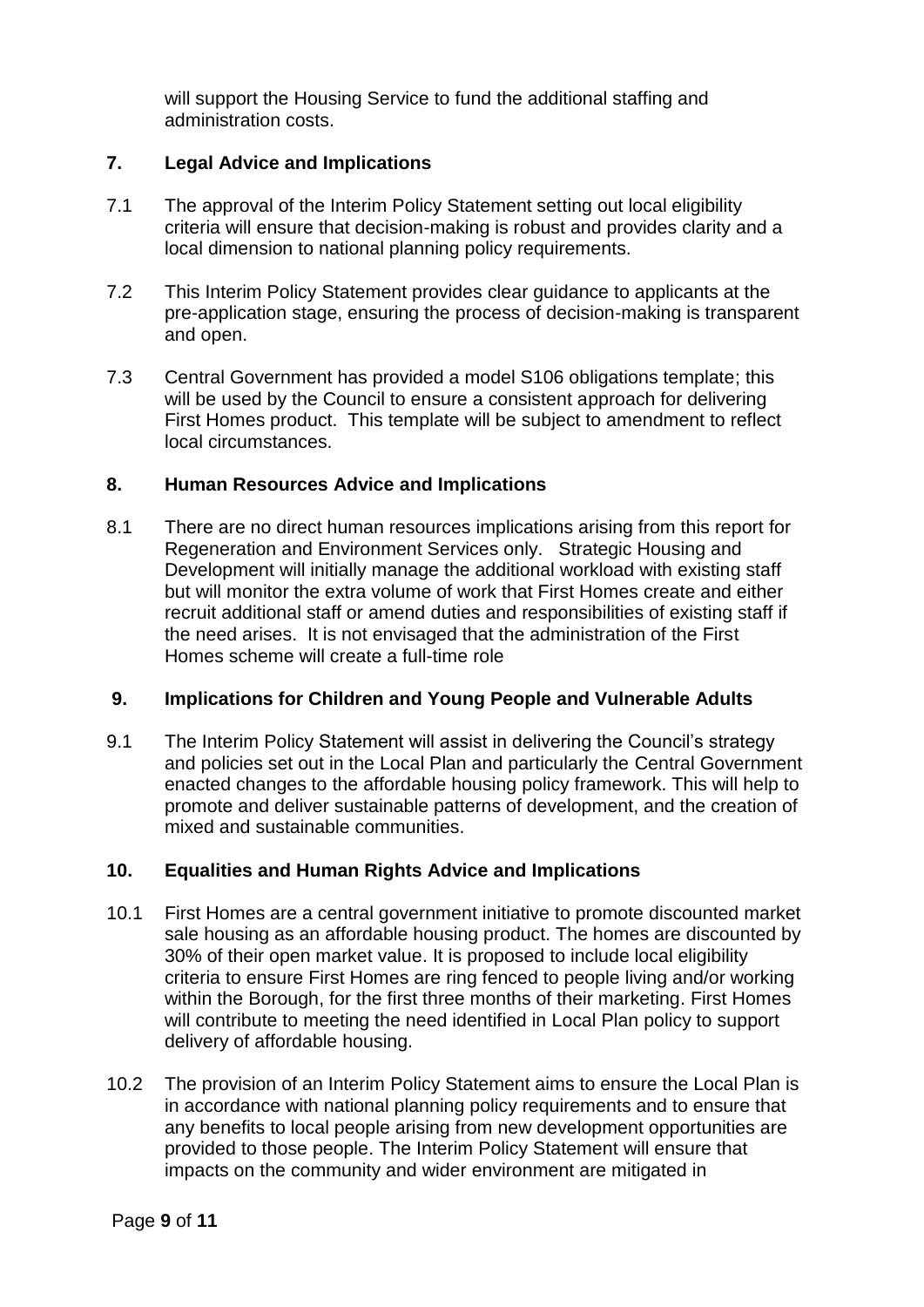accordance with the vision of the Local Plan: "to minimise inequalities through the creation of strong, cohesive and sustainable communities".

# **11. Implications for CO2 Emissions and Climate Change**

11.1 There are no implications for CO2 emissions and climate change. The mandatory introduction of First Homes requires a change to the implementation of Local Plan policy on affordable housing but does not of itself affect carbon emissions.

### **12. Implications for Partners**

12.1 The introduction of First Homes by Central Government will mean opportunities for shared ownership housing will be more limited. Housing association partners may find that schemes are now less viable, because of their reliance on the income from shared ownership, as a cross subsidy for social rented units as part of a comprehensive affordable housing scheme. However, housing associations have been included within the Government consultation and have made their concerns known via this consultation route.

### **13. Risks and Mitigation**

- 13.1 If the introduction of local eligibility criteria is not supported, then national policy will be used to deliver First Homes, for any persons who have not previously purchased their own home, regardless of any residency or employment connection to Rotherham. The inclusion of local eligibility criteria and a clear fee charging structure will enable delivery of an affordable home ownership product that meets the needs of Rotherham residents or people who are employed to work in the Borough. Mitigation of this risk is afforded by the introduction of local eligibility criteria.
- 13.2 Failure to implement an appropriate charging policy will result in the Council picking up all costs of its administration, including human resource costs, in ensuring the delivery of First Homes. The burden of administering First Homes is in perpetuity; therefore, it is essential that appropriate fees are levied on the developer initially and all subsequent re-sales of First Homes. It is proposed that the principles of full cost recovery shall be applied, to ensure that the people of Rotherham are not unfairly burdened by the introduction at a national level of this affordable housing product.

#### **14. Accountable Officers**

Simon Moss, Assistant Director – Planning, Regeneration and Transport